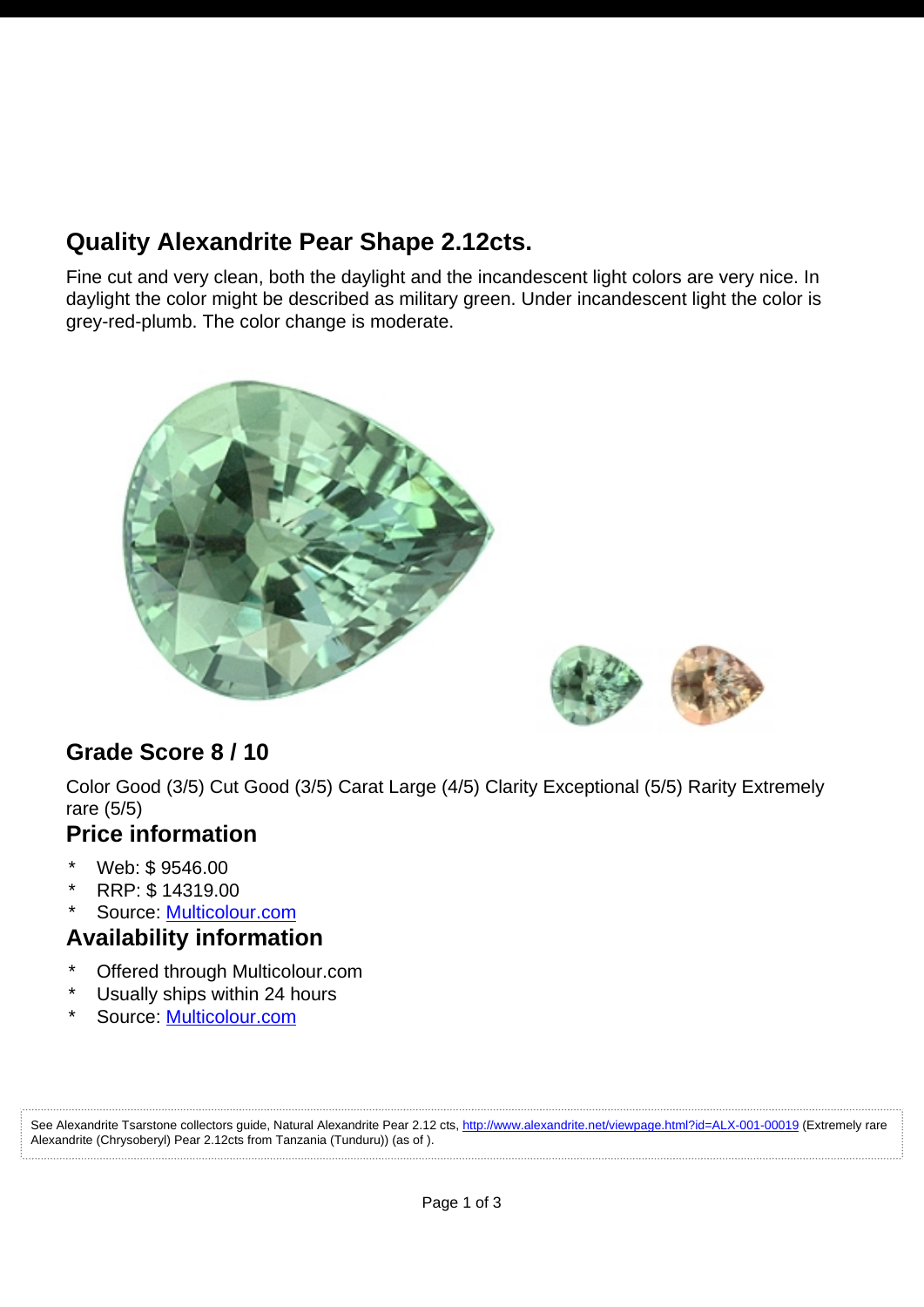

\*

. . . . . . . .

## MULTICOLOUR.COM

## **Detail identification and grading report**

| Identification      |                                                            |
|---------------------|------------------------------------------------------------|
| Type:               | <b>Natural</b>                                             |
| Species:            | Chrysoberyl                                                |
| Variety:            | Alexandrite                                                |
| Origin:             | Tunduru, Ruvuma, Ruvuma Region, Tanzania                   |
| Hardness:           | 8.5                                                        |
| Density:            | 3.75                                                       |
| $RI-1$ :            | 1.741                                                      |
| $RI-2$ :            | 1.76                                                       |
| Enhancements        |                                                            |
| Variety of work:    | Faceted                                                    |
| Designation:        | A (Not currently known to be enhanced)                     |
| Color               |                                                            |
| Color light source: | Cool daylight                                              |
| Color description:  | vslbG*5/2 (medium very slightly bluish green)              |
| Phenomena:          | Pleochroism Change of color (Alexandrite<br>effect) Strong |
| Color phenomena:    | RP/PR*5/2 (medium red-purple or purple-red<br>[pink])      |
| Clarity             |                                                            |
| Clarity type:       | Eye clean (Type I)                                         |
| Transparency:       | Transparent                                                |